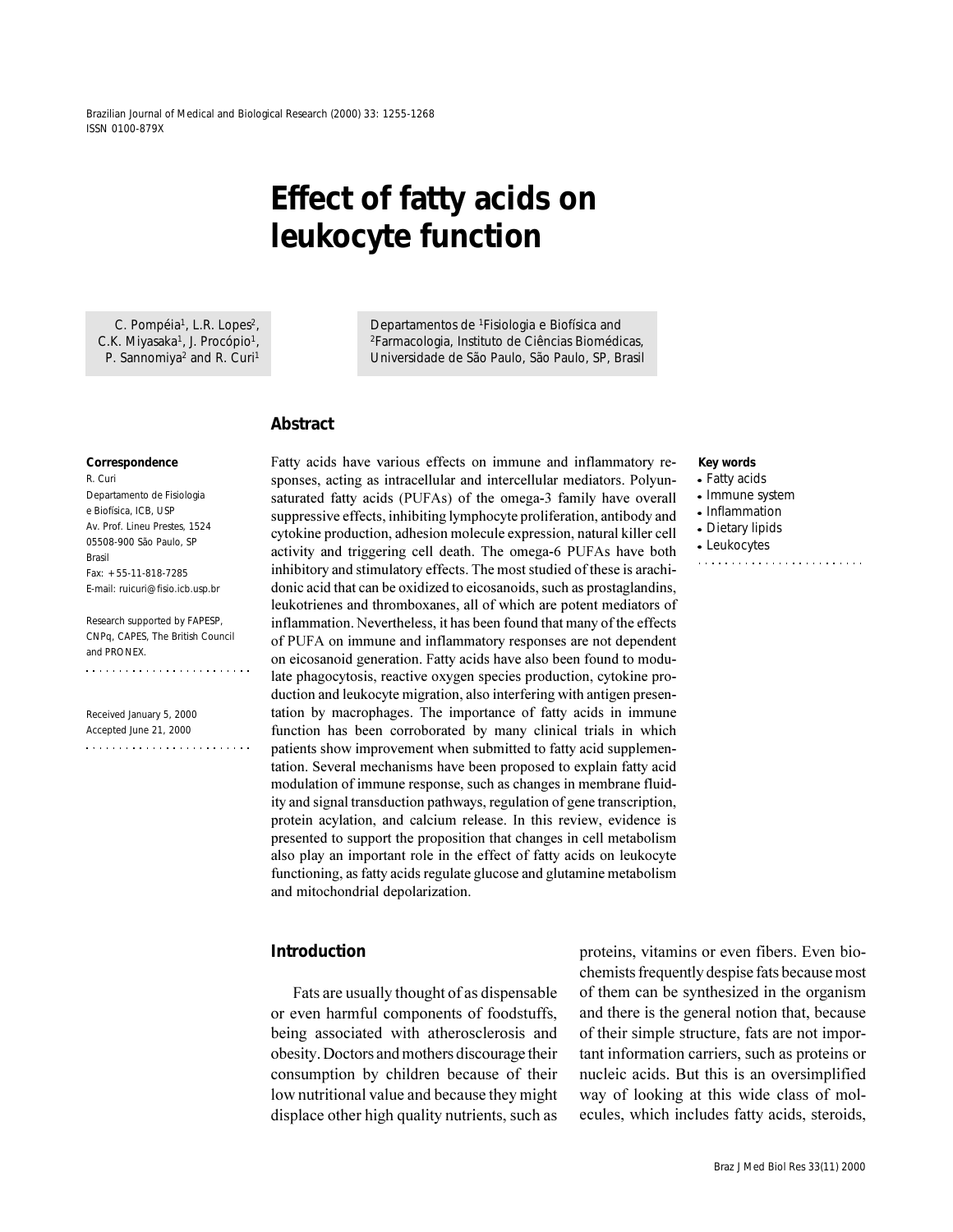oil-soluble vitamins, isoprenols - and whichever other substance that can be extracted by organic solvents, which is the definition of a lipid. Among these are the fatty acids, carboxylic acids to the organic chemist, which vary from 2 to 26 carbons, with none, one or various unsaturations. Fatty acids have dis-

sociation constants (pKa) of about 4.5, which means that, at physiological pH 7.4, the vast majority (about 1000:1) of these molecules will be in the dissociated form (as a salt). The acid and salt forms of fatty acids, for instance, butyric acid and butyrate, arachidonic acid and arachidonate, will be considered here as interchangeable chemical forms, as accepted by most investigators.

It has been known since the nineteenth century that fatty acids can be synthesized from other nutrients, such as carbohydrates and proteins. But even among these simple molecules there are some that are essential to the organism, i.e., the generally known polyunsaturated fatty acids (PUFAs). Notwithstanding their simple nature, these molecules generate a series of highly specialized and potent cell mediators - such as the prostaglandins (PG) and leukotrienes (LT). Fatty acids are also important components of other inter- or intracellular communication molecules, such as platelet activating factor, diacylglycerol and ceramides. As this review will try to point out, even the least sophisticated fatty acids such as the volatile fatty acids or the long-chain saturated fatty acids have important roles in cell metabolism, structure and regulation, with considerable implications in the immune function when the cells in question are leukocytes.

The immune system works with specific and nonspecific recognition of foreign molecules, leading to their inactivation or destruction also by specific or nonspecific means. The specific immune response and the generalized inflammatory reactions are tightly interwoven. To understand the relation between fatty acids and immunology it is therefore necessary to consider their role in inflammation as well as their effect on leukocytes. Fatty acids interfere with many steps of inflammation, such as vascular contraction, chemotaxis, cell adhesion and diapedesis, and cell activation. Fatty acids can modulate leukocyte function, controlling proliferation, production of cytokines and adhesion molecules, and causing cell death. This review will also point out the changes in cell metabolism as an additional mechanism for the modulation of leukocyte function by fatty acids. Many of the effects just mentioned occur via eicosanoids - PG, LT, thromboxanes (TX) and lipoxins - derived from arachidonic acid. This review will focus on the effect of free fatty acids and will not particularly explore eicosanoid actions, frequently mentioned in pharmacology textbooks.

## **Effects of fatty acids on inflammation**

Inflammation comprises a series of events associated with tissue injury caused by nonspecific agents or by immune-mediated reactions. The typical description of inflammation involves 4 main features: swelling, pain, increases of temperature, and erythema. Fatty acids not only can cause inflammation, particularly arachidonic acid, but also mediate many of its effects.

# **Regulation of vascular permeability and contraction, pain and fever**

Arachidonic acid lowers the pain threshold, although it cannot cause pain itself. This hyperalgesic action can be reproduced experimentally, although in a less efficient way, by linoleic, linolenic and gamma-linolenic acids. Although the inhibition of cyclooxygenase is important for the effect of arachidonic acid, it has no action on the mild hyperalgesia brought about by other PUFAs. Prostaglandins are also important mediators in the induction of fever by their action on the central nervous system. On the other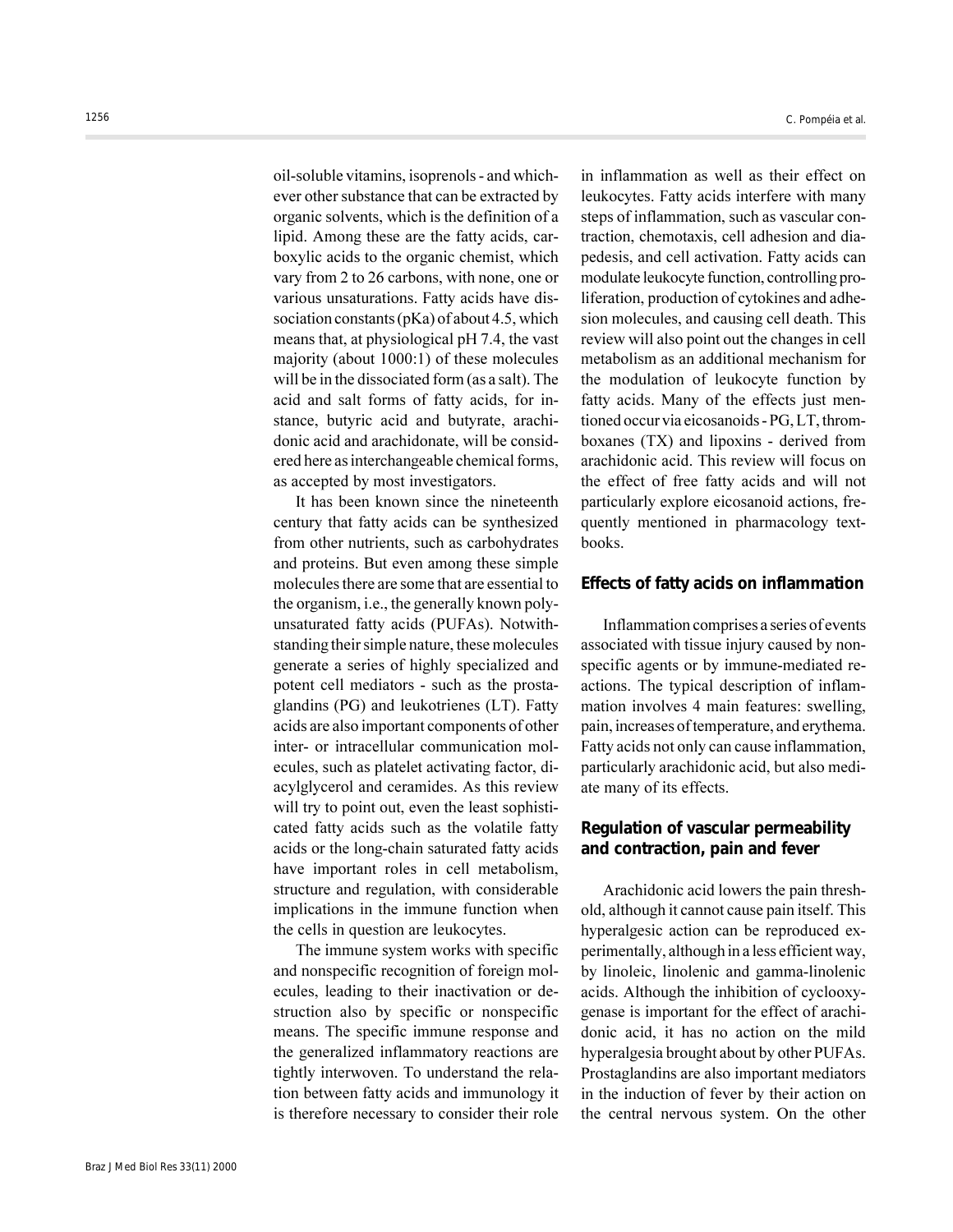hand, it has been found that diets rich in omega-3 fatty acids prevent fever caused by lipopolysaccharide (1).

# **Chemotaxis, adhesion and diapedesis**

Many eicosanoids such as  $LTB<sub>4</sub>$  and TX have a chemotactic effect. On the other hand, PGE<sub>2</sub> can inhibit leukocyte migration and activity. Fatty acids and fatty acid-derived mediators can also regulate the expression of adhesion proteins, such as integrins and selectins, both in leukocytes and in endothelial cells (2). This type of regulation is important for cell rolling, migration, diapedesis and activation.

Seljeflot et al. (2) have shown that endothelial cells of smokers subjected to an omega-3 fatty acid-rich diet express higher levels of E-selectin and vascular cell adhesion molecule-1 (VCAM-1). This effect is opposed by the finding that omega-3 fatty acids and oleate reduce the expression of VCAM-1 (both protein and mRNA levels), E-selectin and intercellular adhesion molecule-1 (ICAM-1) by endothelial cells. Endothelial cells treated with arachidonic acid (20:4 n-6) or its hydroperoxy (HPETE) or hydroxy (HETE) derivatives, have a reduced ability to adhere to neutrophils and monocytes, probably due to the concomitant decrease in the expression of ICAM-1, Eselectin and VCAM-1, quantified both at the protein and mRNA levels (3).

Yaqoob (4) has shown that monounsaturated fatty acid-rich diets lower peripheral monocyte adhesion, whereas Calder's group (3) found that saturated fatty acids enhance cultured macrophage adhesion when compared to PUFA. It has been found that monocytes treated with eicosapentaenoic acid (EPA) have lower expression of ICAM-1, an effect that is opposite to that of docosahexaenoic acid (DHA) (5). After monocyte stimulation, it has been found that both EPA and DHA (omega-3 fatty acids) had a reduced

expression of ICAM-1 (5). Young et al. (6) have shown that linoleic acid, a PUFA, increases ICAM-1. Adhesion molecules, such as CD11b/CD18/Mac-1, a beta2 integrin, are quickly accumulated on the neutrophil surface, whose affinity state is increased upon cell treatment with oleic acid (7). Such oleic acid-treated neutrophils can also aggregate easier and show higher adhesion to endothelial cells (8).

Butyrate, a short-chain fatty acid, has been shown to decrease the expression of ICAM-1 and LFA-3 and to increase constitutive as well as cytokine-induced expression of B7-2 (9).

Omega-3 PUFA can suppress neutrophil chemotactic responsiveness to  $LTB<sub>4</sub>$  and FMLP. Such effect correlates with inhibition in signal transduction pathways between the receptor and phospholipase C, with suppression of IP<sub>3</sub> formation (3). Fish oil-rich diets (rich in omega-3 fatty acids) raise bronchoalveolar fluid myeloperoxidase activity in endotoxin-injected rats (10). This enzyme is associated with oxidative stress since it catalyzes the production of free radicals and is a marker of polymorphonuclear accumulation at the inflammatory site. Short-chain fatty acids, on the other hand, inhibit human polymorphonuclear migration (11).

# **Phagocyte activation, phagocytosis, respiratory burst (reactive oxygen and nitrogen species) and microbicidal action**

Neutrophils and macrophages usually must be activated in order to phagocytose particles, release protein and lipid mediators and produce reactive oxygen and nitrogen species. Fatty acids have been implicated in such effects. Neutrophils contain NADPH oxidase, an enzyme that generates superoxide. NADPH oxidase can be directly stimulated by arachidonic acid, leading to free radical production, and can probably stimulate cell microbicidal activity and, if the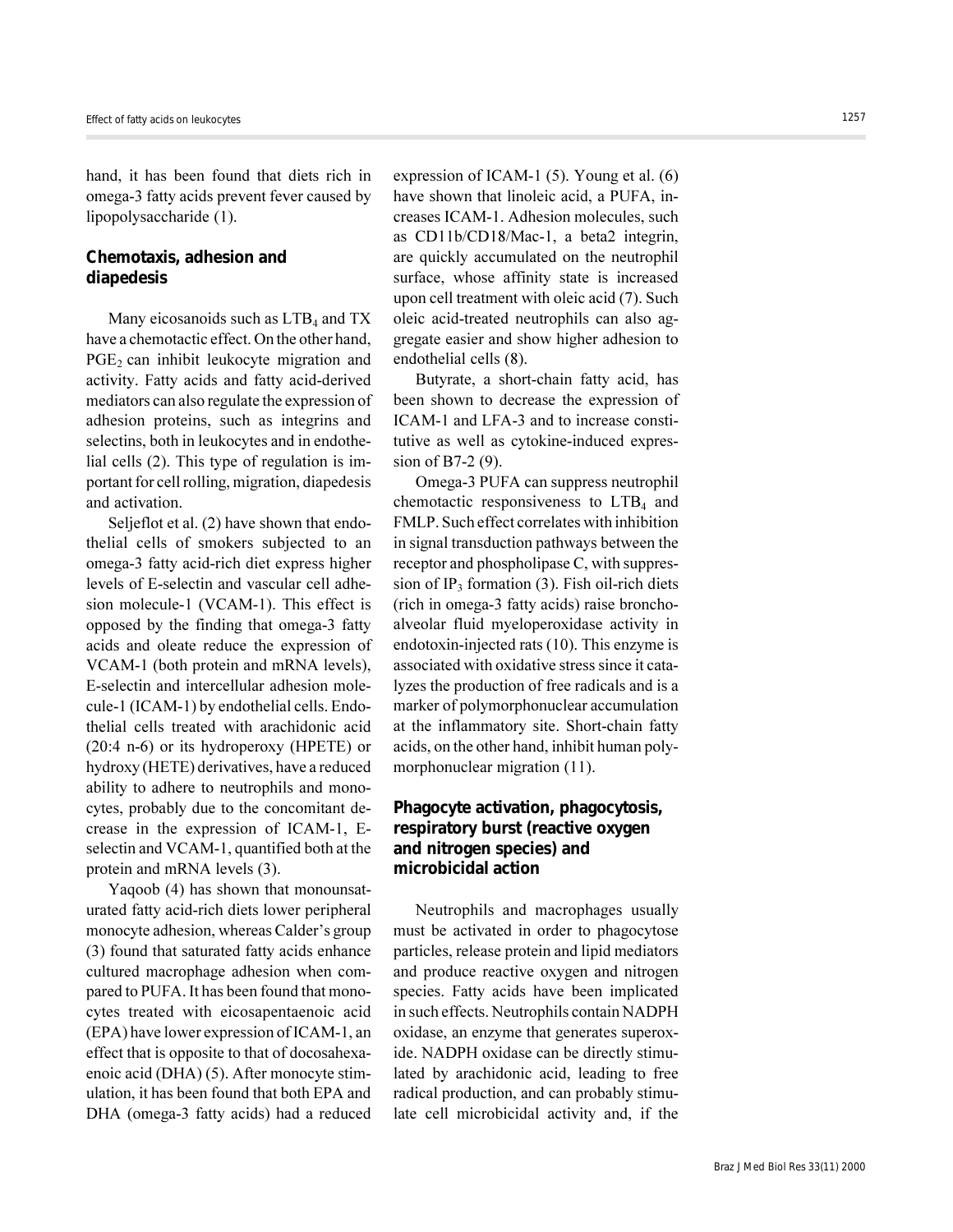system is not adequately controlled, cause tissue injury (12).

Superoxide can be spontaneously or enzymatically, via superoxide dismutase, converted into hydrogen peroxide, another reactive oxygen intermediate. Diets rich in omega-6 or saturated fatty acids are associated with lower superoxide and hydrogen peroxide production by stimulated neutrophils (13), which correlates with diminished glucose-6-phosphate dehydrogenase activity. This enzyme is one of the major generators of NADPH synthesis in the cell, and NADPH, in turn, is an essential substrate for superoxide generation by NADPH oxidase (13). Patients fed diets containing fish oil (omega-3 fatty acids) show decreased production of reactive oxygen species by stimulated neutrophils, which is independent of cyclooxygenase and degranulation (14).

The presence of medium-chain fatty acidcontaining phospholipids in neutrophil culture increases the production of reactive oxygen species, whereas *in vivo* treatment with these fatty acids reduces hydrogen peroxide production, nitroblue tetrazolium reduction, and impairs phagocytosis and *Staphylococcus aureus* killing (15).

Another important molecule produced by phagocytes is nitric oxide (NO). The production of NO is catalyzed in phagocytes by inducible NO-synthase (iNOS), upon cell activation. The transcription of iNOS and the production of NO by macrophages can be inhibited by PUFA, the effect being greater for 22-carbon than 20-carbon fatty acids, and for omega-3 fatty acids, particularly DHA (16).

As mentioned before, the production of reactive oxygen and nitrogen species by phagocytes is important for these cells to exert their microbicidal function. However, upon cell hyperstimulation, such as in chronic inflammatory or immune diseases, reactive species are deleterious to the organism. The general mechanisms for cell protection involve the production of enzymatic (such as

catalase, superoxide dismutase, glutathione peroxidase) and non-enzymatic (such as tocopherol, ascorbic acid, glutathione) antioxidants. Diets rich in omega-3 fatty acids increase lipid peroxidation while concomitantly raising glutathione peroxidase activity. This enzyme is particularly important in cell protection from oxidant stress under physiological conditions, converting peroxides into their alcoholic derivatives, at the expense of glutathione (17).

The microbicidal activity of neutrophils also depends on enzymes and other toxic substances present in their granules released upon cell activation. Myeloperoxidase and transferrin, but not beta-glucuronidase release from activated neutrophils is inhibited by cell treatment with unsaturated fatty acids with odd carbon number, such as 13:1, 17:1 and 19:1. Some of these odd-numbered fatty acids increase, while others decrease superoxide generation (18).

PUFAs usually have an inhibitory effect on phagocytosis and phagocyte microbicidal activity when added to diets, but can stimulate these activities when directly added to cell cultures, although some experimental data are contradictory. Macrophages cultured in myristate- or palmitate-enriched medium or long-chain saturated fatty acids show decreased phagocytic activity against zymosan particles, although cells treated with PUFA, especially arachidonic acid and DHA, show an increased phagocytic capacity and microbicidal action. This effect is associated with  $PLA<sub>2</sub>$  regulation, calcium release and tyrosine kinase activity (19). Neutrophils treated with long-chain fatty acids with at least 3 double bonds, especially arachidonic acid and fatty acids of the omega-3 subclass, show enhanced antiparasitic activity against *Plasmodium falciparum* (20). The addition of cyclooxygenase and lipoxygenase inhibitors has no effect on the increased cytotoxicity induced by the fatty acids, which implies that eicosanoids do not seem to mediate such cell modulation (20). Macrophages from rats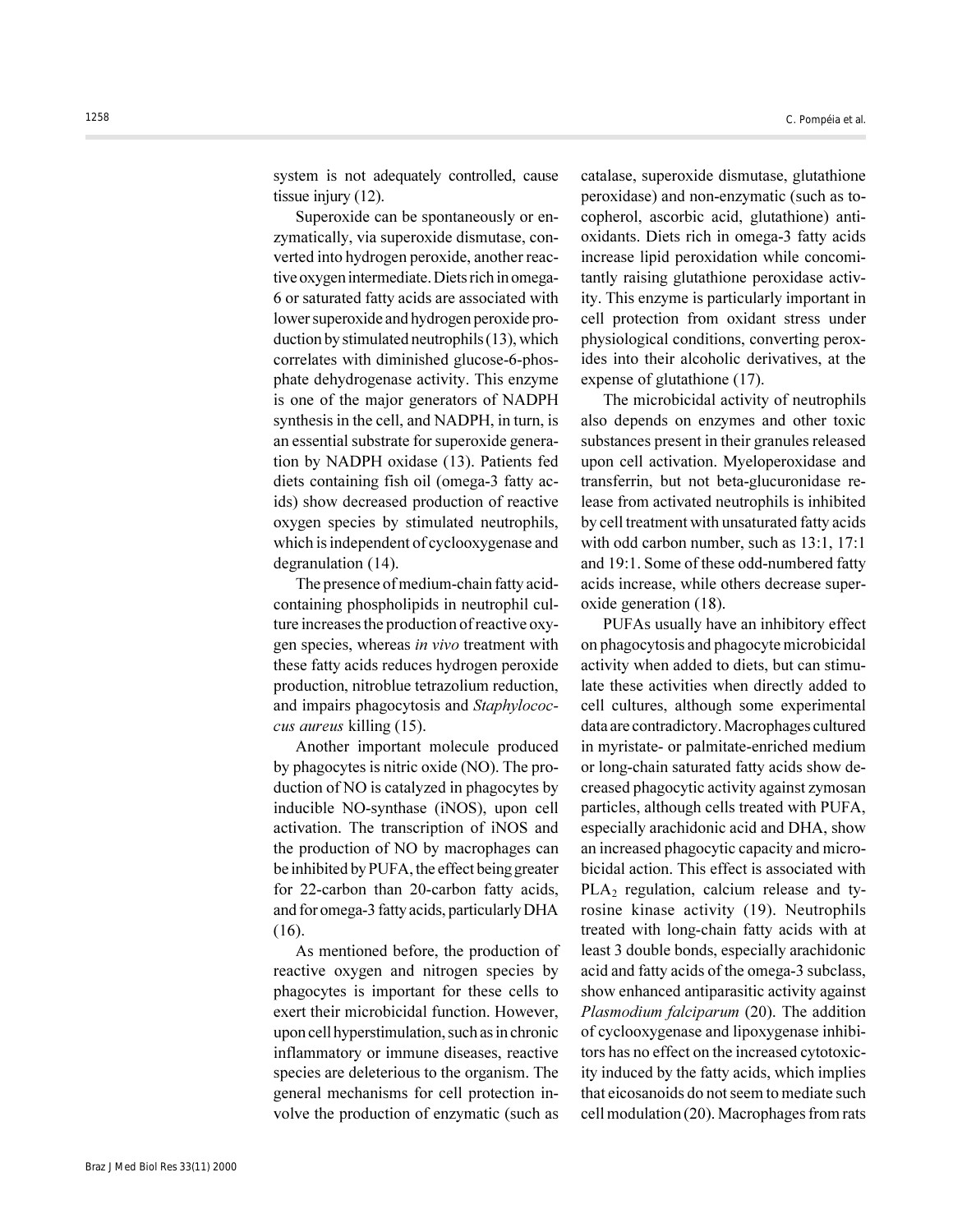fed PUFAs showed decreased phagocytic capacity, as well as lowered cell migration compared to those from saturated fatty acidfed animals, which correlated with a decrease in the pentose-phosphate pathway and glutaminase activities (21). Short-chain fatty acids strongly inhibit *Staphylococcus aureus* phagocytosis and killing by human phagocytes (11).

Macrophages not only kill microorganisms but also tumor cells. The cultivation of macrophages in the presence of DHA (22:6 n-3) led to decreased lysis of mastocytoma cells, an effect that was partially reproduced by arachidonic acid, potentiated by IFNgamma and independent of cyclooxygenase products and bacterial phagocytic action (3).

# **Production of cytokines and other cell mediators, antigen presentation and lymphocyte activation**

Activated leukocytic inflammatory cells produce many cytokines important in both inflammatory and immune reactions. Gamma-linolenic acid reduces IL-1beta secretion by monocytes (22). Other authors (23,24) have found that omega-6 PUFAs generally raise IL-1 production and that omega-3 PUFAs have the opposite effect.

The data on the effects of PUFA on TNFalpha production by phagocytes are contradictory. Gamma-linolenic and arachidonic acids (omega-6) administered both *in vivo* and *in vitro* can lower TNF-alpha production by monocytes or macrophages and the effect of the latter is reversed by treatment with indomethacin (22), indicating that PG or TX are involved in TNF production. Chavali et al. (25) showed that TNF-alpha levels can be raised by diets rich in omega-3 fatty acids, whereas Kelley et al. (23) showed decreased TNF-alpha secretion by neutrophils from DHA-fed subjects. As to the volatile fatty acids, the delivery of butyrate via liposomes or its addition to culture medium decreases TNF-alpha production by Kupffer cells (26).

On the other hand, human neutrophils treated with omega-3 fatty acids show decreased production of IFN-gamma (24).

Linoleic acid, an omega-6 PUFA, increases the expression of IL-8, a proinflammatory chemokine produced by monocytes, fibroblasts and endothelial cells (6). Omega-6 fatty acid-rich diets and direct incubation of macrophages with arachidonic acid also raise IL-6 concentration, possibly via generation of  $PGI<sub>2</sub>$  (27). In contrast, IL-8, IL-6 and IL-10 expression is lowered by omega-3 fatty acids and oleate in endothelial cells and monocytes, an effect associated with reduced adhesion molecule expression and lower adhesion capacity of monocytes (25,27).

Monocytes from animals fed diets rich in omega-3 fatty acids (fish oil) have lower antigen-presenting capability (5), that may be associated with a decreased expression of major histocompatibility complex II (MHC II) molecules on macrophages, which are essential for antigen presentation to lymphocytes (5). PUFAs, especially DHA, can inhibit the expression of these molecules in INF-gamma-stimulated cells. It was shown that this effect on MHC II expression is necessary for antigen presentation by macrophages, independent of cytotoxicity and inhibition of cyclooxygenase and is detectable at the mRNA level (28). Butyrate, a volatile fatty acid, reduces macrophage ability to stimulate lymphocytes (9,26).

Diets rich in omega-3 fatty acids have lower levels of  $PGE<sub>2</sub>$ , 5-keto-PGF1alpha and  $TXB<sub>2</sub>$  compared to those rich in omega-6 fatty acids (25). Omega-3 fatty acid-rich diets can also decrease  $LTB<sub>4</sub>$  production, which is correlated with lower neutrophil chemotaxis. On the other hand, as expected, diets rich in omega-6 fatty acids increase  $PGE<sub>2</sub>$ , LTB<sub>4</sub>, LTC<sub>4</sub>, LTD<sub>4</sub>, 6-keto-PGF1alpha and  $TXB<sub>2</sub>$ , probably due to greater production of arachidonic acid, the eicosanoid precursor. Butyrate can increase Kupffer cell production of  $PGE_2$  and upregulate inducible cyclooxygenase mRNA levels (26).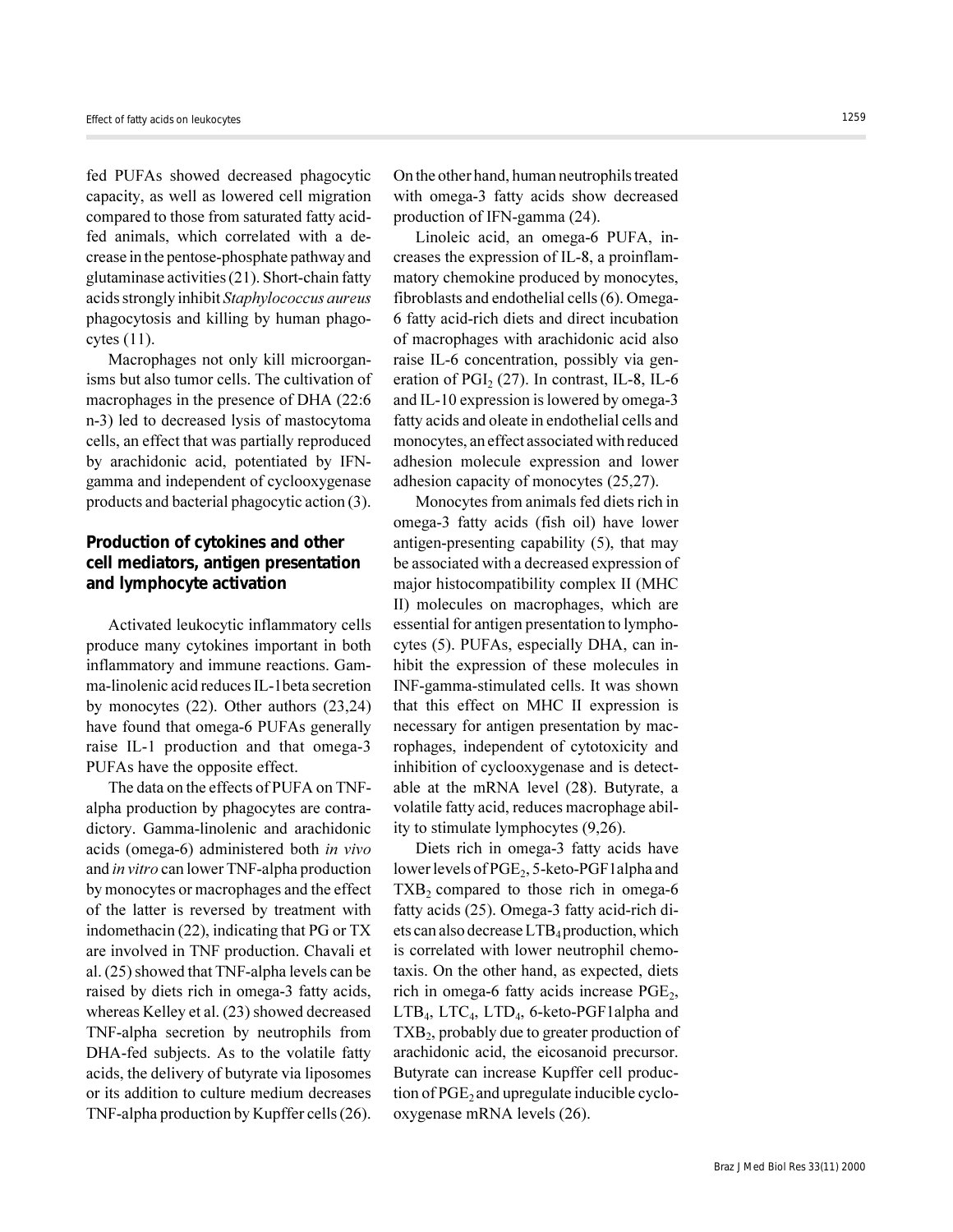Another lipid mediator produced by phagocytes that is important in inflammation and in the immune response is the platelet-activating factor. The production of this mediator in stimulated neutrophils is decreased in alphalinoleate-rich diets (omega-3) when compared with linoleate and is associated with decreased availability of lyso-platelet activating factor, its precursor, probably due to inhibition in transacylase activity (29).

Fatty acid-rich diets, particularly of the omega-3 type, are frequently associated with diminished hypersensitivity reactions. Part of this effect may be due to lowered histamine production or release. Thus, omega-3 PUFAs reduce histamine content in the supernatant of mast cell culture, whereas arachidonic acid and short-chain fatty acids have an opposite effect (30). Moreover, omega-3 PUFA also lowered histamine release upon cell stimulation with a ionophore (30). On the other hand, arachidonic acid increases the intracellular histamine content, while omega-3 fatty acids decrease it (30).

## **Effects of fatty acids on lymphocytes**

#### **Cell activation**

Lymphocyte activation is usually inhibited by fatty acids, particularly by PUFA and volatile fatty acids. Thus, the pretreatment of animals with butyrate was shown to inhibit T-cell proliferation to immobilized anti-CD3 monoclonal antibody (9). Omega-3 fatty acidrich diets are associated with a lower percentage of activated T and B cells upon stimulation (14), but with an increased proliferative response to T-cell mitogens (31).

## **Control of cell proliferation and cell death**

The efficiency of the immune system not only relies on the possibility of specific recognition of foreign antigens, but also on the great amplification of the response by quick induction of lymphocyte proliferation. Many experiments performed with concanavalin A- or lipopolysaccharide-activated lymphocytes show that fatty acids, particularly PUFA and volatile fatty acids, can inhibit cell proliferation by an eicosanoid-independent action (32,33). It is also known that higher doses of these fatty acids can cause cell death via apoptosis or, depending on their concentration, necrosis. Because of these effects, patients with autoimmune diseases or chronic inflammation have been advised to eat PUFA-rich diets. It should be mentioned that a minimum amount of fatty acids is needed for optimum lymphocyte proliferation, as in the absence of fatty acids cells have impaired growth (34,35). Accordingly, it has been shown that lymphocyte DNA synthesis is stimulated by low and inhibited by high free fatty acid concentrations (36).

The cytotoxic effect of PUFA on lymphocytes or leukemia cell lines has long been known. Cell death occurs by apoptosis at concentrations close to the physiological free fatty acid concentrations, as assessed by induction of internucleosomal DNA cleavage, chromatin condensation and nuclear breakdown (37,38). Higher doses of fatty acids preferentially cause necrosis, with a rapid loss of membrane integrity, lysosomal enzyme leakage and cell swelling. Both apoptosis and necrosis seem to be associated with oxidative stress, as they can be partially prevented by antioxidants such as tocopherol (37). As to eicosanoids, they have been found to play an important role in apoptosis depending on the cell type or treatment. In fact, cyclooxygenase inhibitors and sometimes lipoxygenase inhibitors have been found to protect cells from PUFA-induced cytotoxicity (38).

Another class of fatty acids known to be cytotoxic and to have inhibitory effects on lymphocyte proliferation is that of the volatile fatty acids, particularly butyrate. This acid has been shown to suppress T-cell proliferation to immobilized anti-CD3 monoclonal antibody (9). Butyrate-induced cyto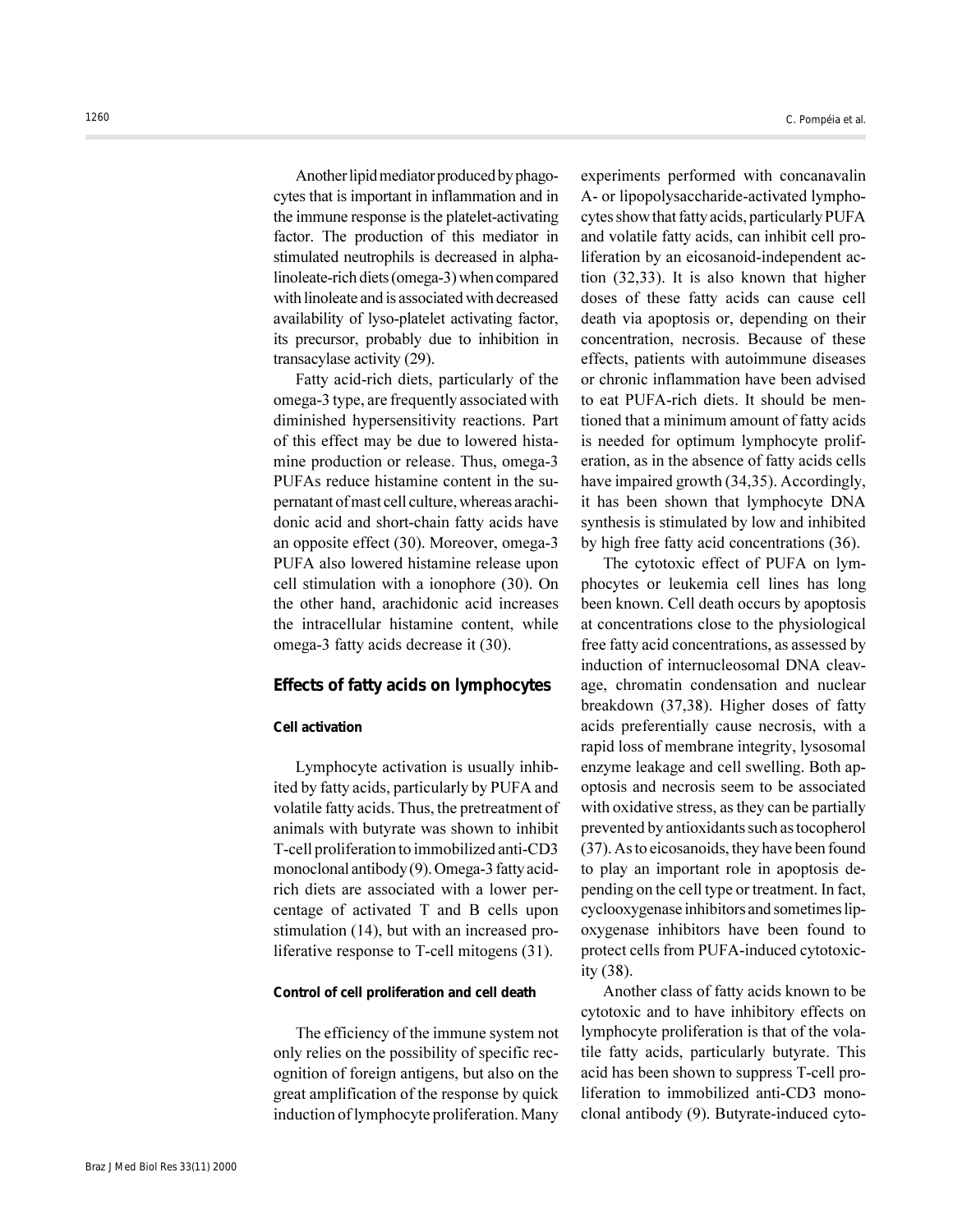toxicity mainly occurs by induction of apoptosis, an effect probably associated with histone acetylation (39). Tumor cells seem to be more susceptible to butyric acid than their normal counterparts. This effect of butyrate is potentiated by propionate and acetate, which might indicate a potential use of this fatty acid in cancer treatment (40).

### **Antibody production**

Lymphocytes of the B lineage produce specific antibodies in response to antigen stimulation. Antibody production, switching and secretion can be modulated by fatty acids. Thus omega-3 PUFAs inhibit IgA, IgM and IgG production by rat lymphocytes, an effect that can be counteracted by lectin (3). Diets low in fat, deficient in essential fatty acids or rich in fish omega-3 fatty acids are associated with better prognosis and higher survival in antibody-mediated autoimmune diseases and lower IgE production. Omega-3 fatty acids administered orally modulate hypersensitivity reactions (41). Mice fed linoleate (omega-6) have lower IgE production than those fed alpha-linoleate (omega-3). Nevertheless, mice fed alphalinoleate survive more than those fed linoleate after antigen-induced anaphylactic shock, probably because of suppression of eicosanoid synthesis (42). Moreover, mice fed high PUFA-fat diets show a reduced delayed hypersensitivity response to challenge, coupled to a transient decrease in IgM antibody formation, but no alterations in IgG or IgE production (43).

Butyrate, a short-chain fatty acid, enhances IL-6, IL-4 and phorbol 12-myristate 13-acetate IgM production, an effect associated with histone acetylation (44).

# **Lymphocyte cytokine production and cell surface molecule expression**

As is the case for macrophages and neutrophils, fatty acids can also modulate lymphocyte cytokine production. Thus, dihomogamma-linoleic acid and arachidonic acid inhibit the production of IL-2 by lymphocytes, an effect that cannot be abolished by cyclooxygenase inhibitors. Most PUFAs can decrease IL-2 production, particularly of the omega-3 class, and EPA has the highest potency among them, an effect associated with their inhibitory action on lymphocyte proliferation and with lowered expression of IL-2 receptor, with a decrease in naive T cells and a rise in memory T cells (3,24).

Interleukin-4 production by lymphocytes can be negatively regulated by  $PGE<sub>2</sub>$  in culture and is found at lower concentrations in animals fed omega-3 fatty acid-rich diets (31).

Palmitic acid enhances the release of IFNgamma by human lymphocytes, while diminishing TNF-alpha production (35). The same authors have shown that other saturated fatty acids are more potent than unsaturated fatty acids in modulating cytokine production, particularly in relation to IFNgamma. Lymphocytes treated with omega-3 fatty acids as well as with butyrate show decreased IFN-gamma production (24,39).

Lymphocyte interaction with other cells, important for immune response regulation and cell migration, depends on the expression of many surface proteins, which can be modulated by fatty acids. Thus, animals fed diets rich in omega-3 fatty acids (fish oil) and omega-6 fatty acids (olive oil) have decreased expression of LFA-1, ICAM-1 and CD2 (3,31). Pretreatment of lymphocytes with DHA or EPA (omega-3) can reduce the expression of the adhesion molecules Lselectin and LFA-1 (45). The addition of DHA or EPA acids to adhesion assays involving endothelial cells and lymphocytes reduces cell interaction, which is associated with reduced expression of VCAM-1 (45).

Docosahexaenoic acid increases the expression of Thy-1.2 and alters CD8 epitope expression, therefore potentially regulating T-cell activation. There is also regulation of CD44 and CD45 expression by fatty acids,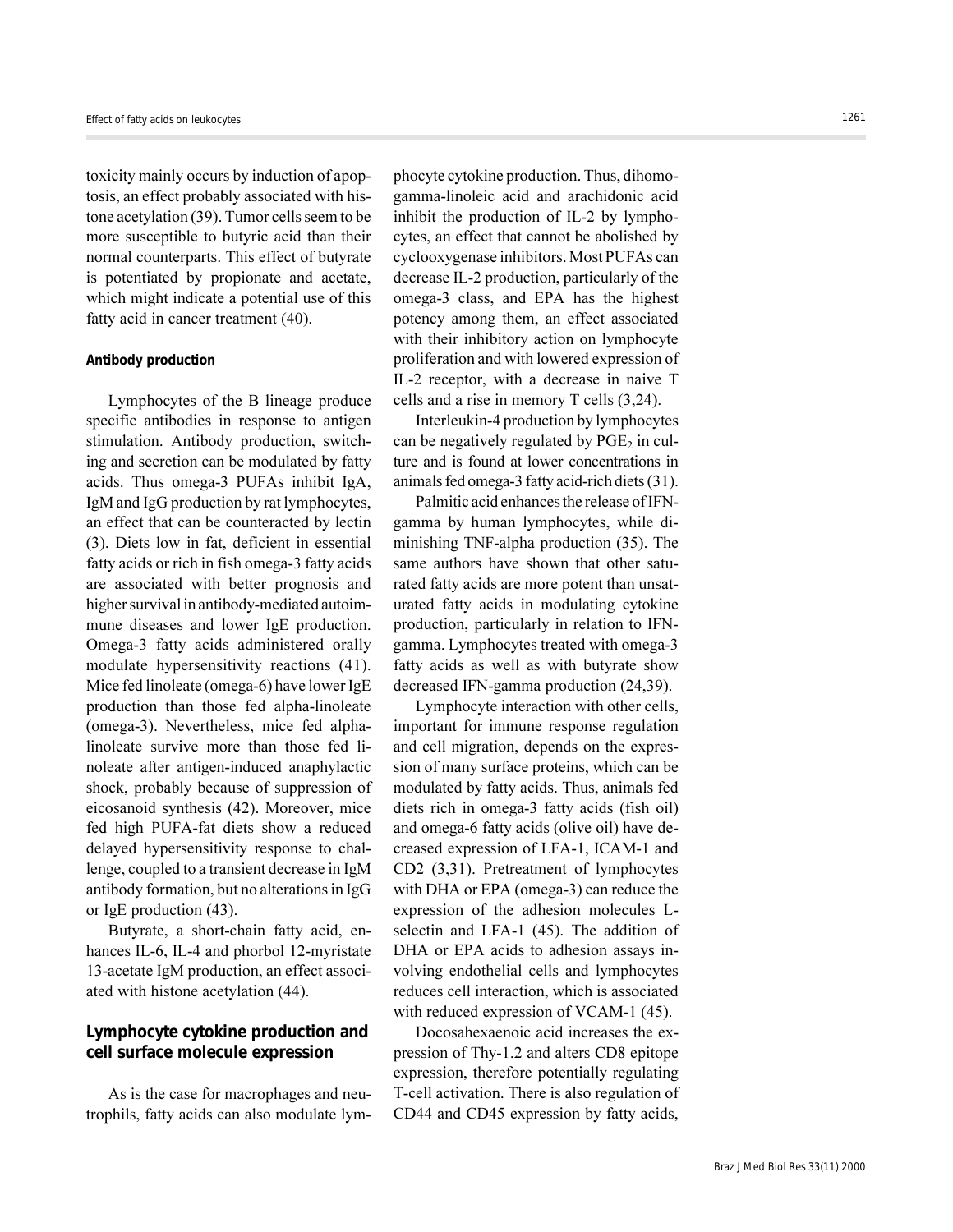particularly oleic acid, although the effect on CD45 can also occur by cell treatment with stearic acid. Oleic acid increases CD44 and CD45 capping, as has been confirmed by *in vivo* and *in vitro* studies (46).

Fish oil-rich diets (omega-3 PUFA) are associated with higher TGF-beta1 expression in T cells (31). This growth factor is implicated in immune response modulation.

# **Natural killer and lymphokineactivated killer cell activity**

A very important cell type that acts in natural immunity is the natural killer (NK) cell, which can identify and kill virus-infected or microbe-infected cells, as well as tumor cells. Regarding natural immunity against tumor cells, lymphokine-activated killer (LAK) cells, that efficiently recognize and kill transformed cells, are also very important. As a rule, omega-3 PUFA can inhibit NK cell activity. For instance, high fat diets, particularly those rich in omega-3 PUFAs, can lower NK and LAK cell activity, as well as the number of circulating cells (14,23). This inhibitory effect is also found in other experimental models, such as animals submitted to intravenous infusion with omega-3 PUFA and human cells treated in culture with omega-3 PUFA, that not only suppress NK, but also LAK cell activity (24). Oleic and palmitic acid-rich diets also seem to inhibit NK cell activity (4), whereas short-chain fatty acids, when delivered with parenteral nutrition, increase the cytotoxic activity of these cells (47).

The immune response to tumors depends on the balance of T-helper and T-suppressor cells. It has been found that such a ratio is increased in patients with solid tumors submitted to diets rich in omega-3 PUFA, mainly due to a decrease in suppressor T cells, indicating that these fatty acids could inhibit tumor growth (48).

Table 1 summarizes the effects of fatty acids on leukocyte function.

# **Mechanisms of cell modulation induced by fatty acids**

Several groups have investigated the changes induced by fatty acids in cell membrane functioning, transduction pathways, protein acylation, and calcium release in leukocytes (for reviews, see Refs. 3,4). Fatty acids, particularly arachidonic and oleic acids, can also trigger lipid body formation in leukocytes, which seems to play a role during the inflammatory response (49).

Cell functioning, however, depends on the efficient activation of metabolic pathways in order to obtain ATP, and structural molecules such as nucleotides and phospholipids and NADPH for macromolecule synthesis, among others (50). In the absence of glucose and glutamine, leukocytes cannot synthesize macromolecules, migrate or proliferate. The study of cell metabolic regulation is therefore a fundamental approach in immunology and in the study of inflammation. Fatty acids are associated with a series of metabolic pathways, being synthesized from amino acids and glucose, esterified to glycerol to form phospholipids and triacylglycerol or broken down to acetyl CoA or  $CO<sub>2</sub>$ , generating energy. Probably because of this key position in cell metabolic pathways, fatty acids can regulate their own synthesis and breakdown, as well as interfere with neighboring metabolic routes.

# **Fatty acids, biochemical pathways and mitochondria**

As mentioned before, lipids are important membrane components, sources of energy and of cell mediators, being essential for cell survival and function. There are many feedback loops that guarantee controlled fatty acid metabolism. For instance, animals fed PUFA-rich diets have reduced transcription of many lipogenic enzymes, such as fatty acid synthase, acetyl CoA carboxylase, malic enzyme, pyruvate kinase and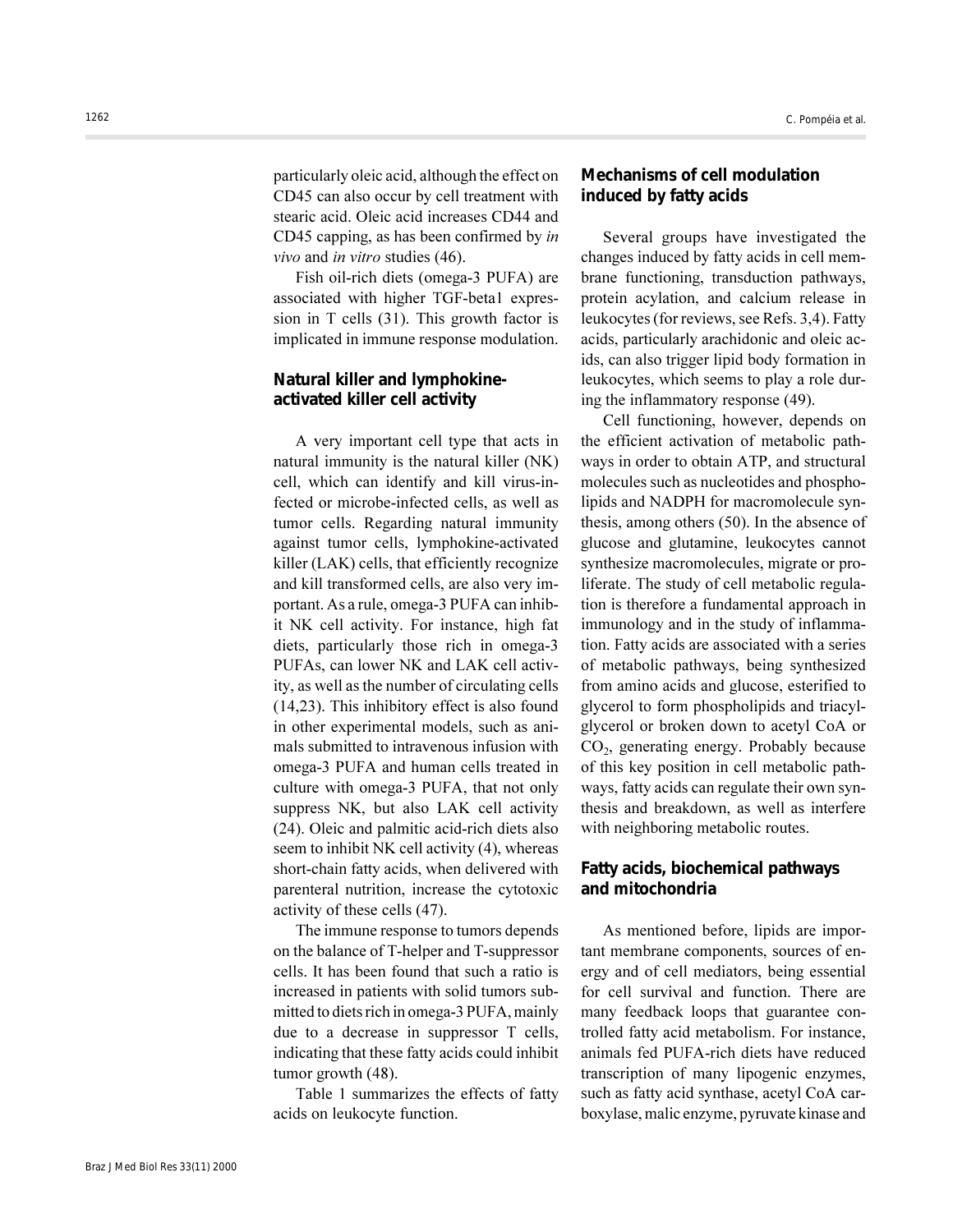phosphoenolpyruvate carboxykinase (51). Lymphocytes treated with propionate have impaired lipid synthesis and diminished proliferation and macrophages treated with this fatty acid show changes in metabolism (32, 52).

Many effects of fatty acids on cells can be explained by the uncoupling of mitochondria. Most studies on the uncoupling effect have been conducted on liver, muscle or adipose tissue mitochondria, but the phenomenon has also been characterized in intact lymphocytes (53). Until now, nevertheless, the exact mechanism is not known, although there is a consensus about the interaction between fatty acids and the ADP/ATP antiporter/carrier, which might act as an uncoupling protein (54). Arachidonic acid has been shown to inhibit complexes I and III of the respiratory chain, a fact that might explain its uncoupling effect (55). Such inhibition is associated with a high production of hydrogen peroxide when pyruvate plus malate or succinate are used as substrates. However, some authors believe that, under physiological conditions, fatty acids act only as mild uncouplers, preventing pronounced changes in transmembrane potential that could lead to reactive oxygen species formation (56). The uncoupling effect of fatty acids is greater for PUFAs and considerably mild for short-chain fatty acids (55).

Depolarization of the inner mitochondrial membrane by fatty acids is important because of its consequences for energy metabolism and cell death. As mentioned before, fatty acids, particularly PUFAs, are cytotoxic, causing cell death via apoptosis or necrosis. It has been proposed that these effects can be triggered in the mitochondria. Depolarization is associated with the leakage of cytochrome c, which then can bind to Apaf-1 and trigger the caspase pathway of apoptosis. Concomitantly, depolarization causes impaired ATP synthesis and greater reactive species formation, which can then impair cellular homeostasis and promote lipid peroxidation, respectively. As a consequence, cytoplasmic and lysosomal membrane integrity may be lost, characterizing necrosis. The death pathway which cells will undergo depends, therefore, on the extent of mitochondrial damage triggered by fatty acids (57).

It was once generally considered that lymphocytes, macrophages and neutrophils obtain most of their energy by metabolism and oxidation of glucose and that lympho-

Table 1 - Summary of the effects of fatty acids on leukocytes.

Macrophages and neutrophils

- Fatty acid-fed animals show decreased cell activation, production of reactive oxygen species (ROS), phagocytosis and antigen presentation (by macrophages) (5,13-15,19,21,28).
- The addition of fatty acids to the cell medium increases ROS formation and phagocytosis (12,15,20).
- Omega-3-rich diets decrease IL-1beta, IL-6 and IL-8 production, whereas omega-6-rich diets increase the production of these cytokines (6,22-25,27).

Lymphocytes

- PUFAs at low concentrations are needed for cell proliferation, but at high concentrations, inhibit proliferation (14,31-34,36).
- PUFAs inhibit antibody synthesis and IL-2 production (3,24,41,43).
- Omega-3-rich diets decrease NK and LAK cell activity (14,23,24).
- Omega-3 fatty acids decrease adhesion molecule expression and lymphocyte adhesion to the endothelium (3,31,45).

General effects

- PUFAs and volatile fatty acids at high concentrations cause cell death via apoptosis or necrosis (37-40).
- Omega-3-rich diets inhibit the production of eicosanoids (PG, LT, TX), whereas omega-6-rich diets have the opposite effect (25).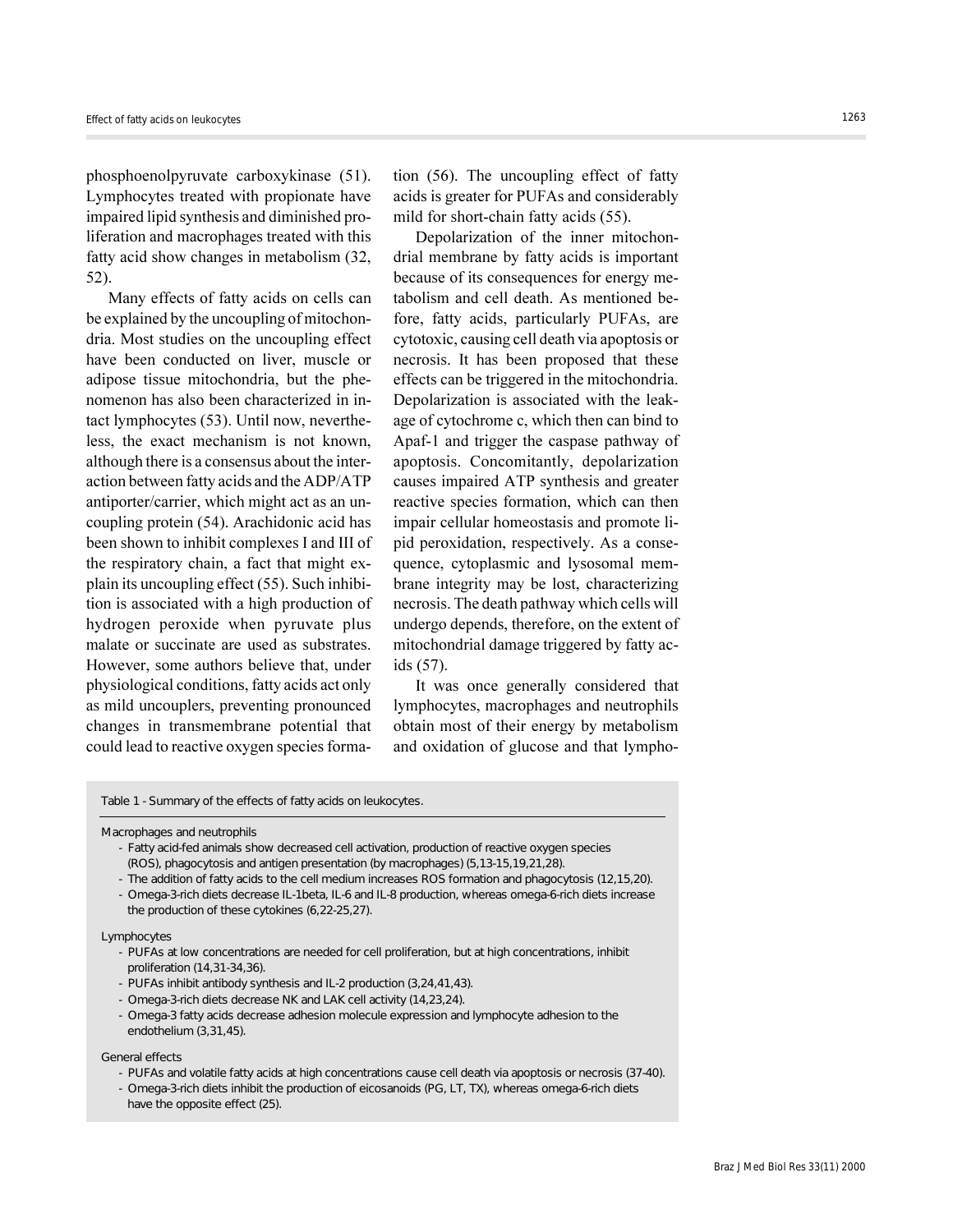cytes which had not been subjected to an immune response (resting lymphocytes) were metabolically quiescent. Evidence has been obtained, however, that the rate of glutamine utilization by these cells is either similar to or greater than that of glucose. Neither glutamine nor glucose are fully oxidized; almost all of the glucose used is converted to lactate and almost all of the glutamine to glutamate, lactate and aspartate (56). On the basis of end the products of metabolism and maximal activities of some enzymes, it has been assumed that a similar if not identical biochemical pathway exists in macrophages, lymphocytes and neutrophils.

The role of high rates of glutaminolysis and glycolysis in lymphocytes, macrophages, and neutrophils has been established. Both processes provide ATP and metabolic intermediates for biosynthetic pathways: glycolysis provides glucose-6-phosphate for the formation of ribose-5-phosphate for DNA and RNA synthesis, NADPH for macromolecule synthesis and glycerol-3-phosphate for phospholipid synthesis, and glutaminolysis provides ammonia and aspartate for purines and pyrimidines for DNA and RNA synthesis (50).

The question that then arises is how it is possible to obtain information on the metabolic regulation of cells and tissues. One means of obtaining this information is by the determination of enzyme activities of metabolic pathways. Key enzymes can provide information on the maximal capacities of certain pathways in metabolism. The quantitative value of the approach depends upon the care with which the enzymes are chosen. They must function only in the pathway being assessed and must catalyze non-equilibrium reactions (50).

Hexokinase is the key enzyme for the control of the flux of metabolites through glycolysis, glucose-6-phosphate dehydrogenase for the pentose-phosphate pathway, citrate synthase for the tricarboxylic acid cycle, and phosphate-dependent glutaminase for glutaminolysis. The activity of these enzymes in lymphoid organs (thymus, spleen and mesenteric lymph nodes) of rats fed a high omega-6 PUFA diet is markedly changed after 6 weeks and this effect is exacerbated after 14 months (13). The administration of an omega-3 PUFA-enriched diet for 6 weeks increases hexokinase in the spleen and thymus and reduces this enzyme activity in the mesenteric lymph nodes, whereas citrate synthase activity is diminished in the spleen and lymph nodes and enhanced in the thymus (17). This type of diet raises the activity of glucose-6-phosphate dehydrogenase in the three lymphoid organs. It is interesting to point out, however, that when fish oil (rich in omega-3 PUFAs) is given by gavage the findings obtained do not fully reproduce those obtained with the fish oil-enriched diet (17,58). This observation indicates that the route of oil administration is able to cause different effects and this subject does deserve to be carefully investigated.

In macrophages isolated from the intraperitoneal cavity of rats fed an omega-6 PUFA-rich diet, marked changes in phagocytosis capacity, hydrogen peroxide production and also in the metabolism of glucose and glutamine have been reported (59). In studies carried out *in vivo* and on isolated lymphocytes (60), the reduced proliferative capacity of mesenteric lymph node-derived lymphocytes from rats fed unsaturated fatty acid-rich diets could well be a consequence of changes in glucose and glutamine metabolism. This effect could be due to gene transcription regulation. In fact, fatty acids can have a direct effect on gene transcription by interaction and activation of specific transcription factors, the peroxisome proliferator activated receptors (PPAR), of the family of the retinoic acid receptors. Such proteins, divided into 4 major classes - alpha, beta, gamma and delta-PPAR, dimerize with retinoic acid and can then recognize specific DNA responsive elements positively or negatively modulating gene transcription. It is by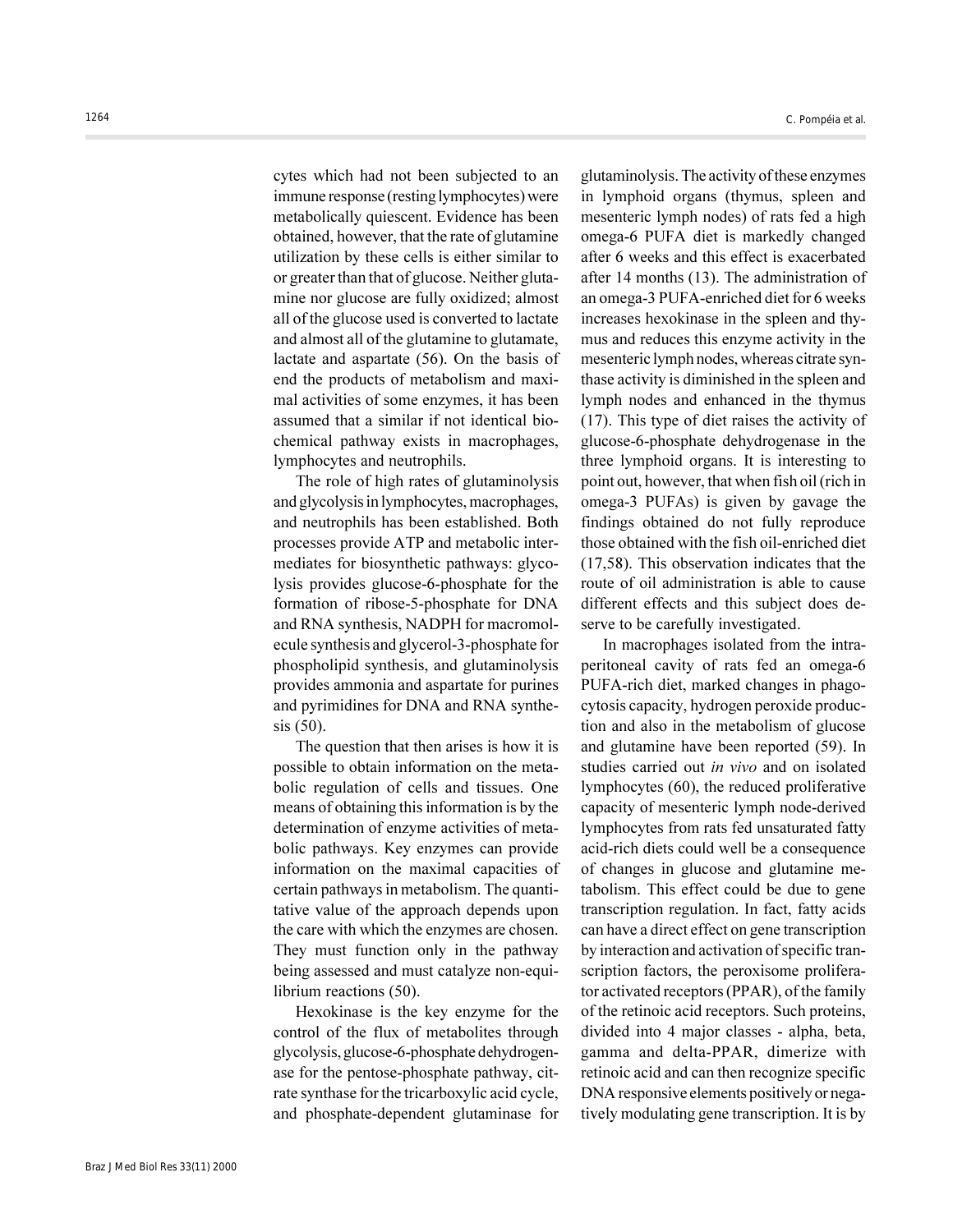Table 2 - Summary of the mechanisms proposed for the effect of fatty acids on leukocytes.

Membrane fluidity

- PUFAs increase and saturated fatty acids decrease membrane fluidity. These changes can affect the activity of transmembrane proteins, such as cell receptors and ionic channels (3,4).

Transduction pathways

- Fatty acids are known to modulate various transduction pathways, such as PKC. Many proteins of transduction pathways are modulated by acylation (3,4).

Calcium release

- Fatty acids, particularly polyunsaturated acids, increase intracellular calcium concentrations, allowing a series of proteins to be modulated (3,4).

**Mitochondria** 

- Fatty acids can cause mitochondrial depolarization and uncoupling, which is probably associated with their cytotoxic action (53-56).

Cell metabolism

- Omega-6 and omega-3 PUFA-rich diets cause marked changes in the activities of key enzymes of glucose and glutamine metabolism, which have been associated with impaired lymphocyte proliferation, hydrogen peroxide production and phagocytic capacity of macrophages. This effect is partially due to regulation of gene expression. Fatty acids can directly regulate gene transcription via binding to PPAR (13,17,32,49,51,52,58,59).

this mechanism that fatty acids regulate their own metabolism and interfere with other metabolic routes, as is the case for linolenic acid induction of acyl-coenzyme A synthetase or oleic acid induction of phosphoenolpyruvate kinase (49,51).

Table 2 summarizes the possible mechanisms of leukocyte modulation by fatty acids.

## **Concluding remarks**

Experimental evidence points to the important role of fatty acids in the immune and inflammatory responses. Most studies have focused on the effects of PUFAs, particularly omega-3, derived from fish oil. These omega-3 fatty acids generally inhibit immune and inflammatory functions by decreasing lymphocyte proliferation, cytokine production, NK cytotoxicity, and antibody production, among other effects. Many of these studies are based on the effects of fatty acid-rich diets. The fatty acids that most affect the immune system are those of the omega-3 type, which has an inhibitory action, as mentioned before, followed by the omega-6 type, which mostly has a less pronounced effect. As to this last group of fatty acids, some of its effects can be attributed to the formation of eicosanoids (PG, TX, LT) or even alteration in glucose and glutamine metabolism. Unfortunately, however, most studies so far have involved mixtures of fatty acids, particularly as diet components. Today, research tends to focus on the separate effect of individual PUFAs, in the search for those with greatest potency in each given condition. Finally, diets rich in medium-chain or long-chain saturated fatty acids have practically no effect on immune and inflammatory functions. On the other hand, shortchain fatty acids, also known as volatile fatty acids, such as butyric acid, have many effects on immune and inflammatory systems, at times of a stimulatory nature and at others of an inhibitory nature. The effects of fatty acid-rich diets are important when considering the treatment of immunosuppressed patients and those with autoimmune conditions. Thus, many studies have been performed on fish oil-fed patients with chronic inflammatory diseases or allergy, usually associated with improvement. Therefore, the importance of fatty acids for the immune and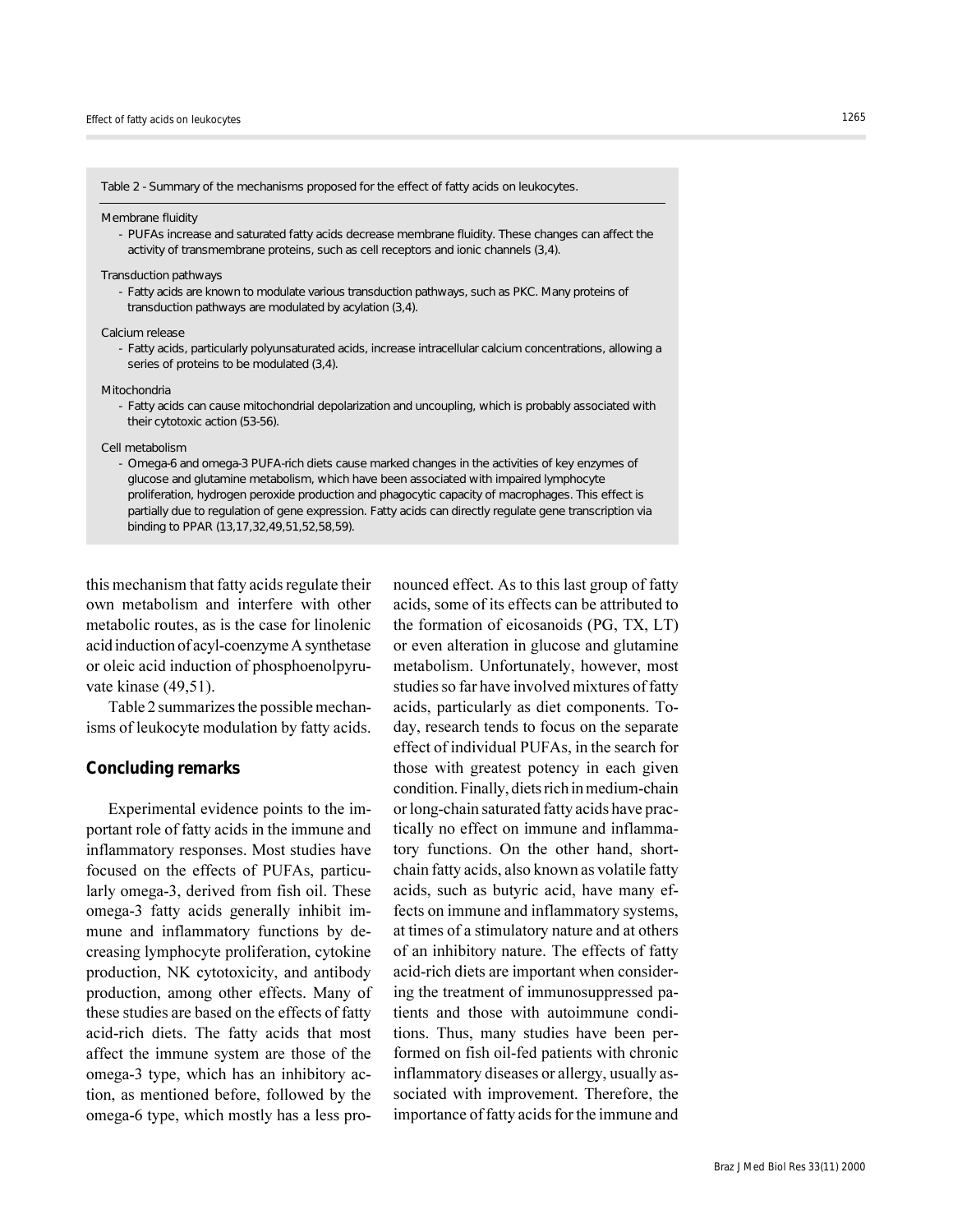inflammatory systems cannot be overlooked. These metabolites are important components of the diet and act as both intracellular and extracellular mediators, positively or negatively regulating physiological and pathological conditions.

## **References**

- 1. Kozak W, Soszynski D, Rudolph K, Conn CA & Kluger MJ (1997). Dietary n-3 fatty acids differentially affect sickness behavior in mice during local and systemic inflammation. *American Journal of Physiology*, 272: R1298-R1307.
- 2. Seljeflot I, Arnesen H, Brude IR, Nenseter MS, Drevon CA & Hjermann I (1998). Effects of omega-3 fatty acids and/or antioxidants on endothelial cell markers. *European Journal of Clinical Investigation*, 28: 629-635.
- 3. Calder PC (1998). Immunoregulatory and anti-inflammatory effects of n-3 polyunsaturated fatty acids. *Brazilian Journal of Medical and Biological Research*, 31: 467- 490.
- 4. Yaqoob P (1998). Monounsaturated fats and immune function. *Brazilian Journal of Medical and Biological Research*, 31: 453- 465.
- 5. Hughes DA & Pinder AC (1997). n-3 polyunsaturated fatty acids modulate the expression of functionally associated molecules on human monocytes and inhibit antigen-presentation *in vitro*. *Clinical and Experimental Immunology*, 110: 516-523.
- 6. Young VM, Toborek M, Yang F, McClain CJ & Hennig B (1998). Effect of linoleic acid on endothelial cell inflammatory mediators. *Metabolism*, 47: 566-572.
- 7. Sherrington EJ, Sanderson P & Calder PC (1995). The effect of dietary lipid manipulation on macrophage cell surface molecule expression*. Biochemical Society Transactions*, 23: 272S.
- Mastrangelo AM, Jeitner TM & Eaton JW (1998). Oleic acid increases cell surface expression and activity of CD11b on human neutrophils. *Journal of Immunology*, 161: 4268-4275.
- 9. Bohmig GA, Krieger PM, Saemann MD, Wenhardt C, Pohanka E & Zlabinger GJ (1997). n-butyrate downregulates the stimulatory function of peripheral bloodderived antigen-presenting cells: a potential mechanism for modulating T-cell responses by short-chain fatty acids. *Immunology*, 92: 234-243.
- 10. Mancuso P, Whelan J, DeMichele SJ, Snider CC, Guszcza JA & Karlstad MD (1997). Dietary fish oil and fish and borage oil suppress intrapulmonary proinflamma-

tory eicosanoid biosynthesis and attenuate pulmonary neutrophil accumulation in endotoxic rats. *Critical Care Medicine*, 25: 1198-1206.

- 11. Touyama M, Kusano N & Saito A (1995). Effects of the *Prevotella intermedia* culture filtrate and short-chain fatty acids on human polymorphonuclear neutrophil functions. *Kansenshogaku Zasshi. Journal of the Japanese Association for Infectious Diseases*, 69: 1348-1355.
- 12. Lu DJ & Grinstein S (1990). ATP and guanine nucleotide dependence of neutrophil activation. *Journal of Biological Chemistry*, 265: 13721-13729.
- 13. Lopes LR, Laurindo FR, Mancini-Filho J, Curi R & Sannomiya P (1999). NADPHoxidase activity and lipid peroxidation in neutrophils from rats fed fat-rich diets. *Cell Biochemistry and Function*, 17: 57- 64.
- 14. Robinson LE & Field CJ (1998). Dietary long-chain (n-3) fatty acids facilitate immune cell activation in sedentary, but not exercise-trained rats. *Journal of Nutrition*, 128: 498-504.
- 15. Bellinati-Pires R, Waitzberg DL, Salgado MM & Carneiro-Sampaio MM (1993). Functional alterations of human neutrophils by medium-chain triglyceride emulsions: evaluation of phagocytosis, bacterial killing, and oxidative activity. *Journal of Leukocyte Biology*, 53: 404-410.
- 16. Khair-El-Din T, Sicher SC, Vazquez MA, Chung GW, Stallworth KA, Kitamura K, Miller RT & Lu CY (1996). Transcription of the murine iNOS gene is inhibited by docosahexaenoic acid, a major constituent of fetal and neonatal sera as well as fish oils. *Journal of Experimental Medicine*, 183: 1241-1246.
- 17. Guimarães AR & Curi R (1991). Metabolic changes induced by w-3 polyunsaturated fatty acid rich-diet (w-3 PUFA) on the thymus, spleen and mesenteric lymph nodes of adult rats. *Biochemistry International*, 25: 689-695.
- 18. Ishida-Okawara A, Tsuchiya T, Nunoi H, Mizuno S & Suzuki K (1996). Modulation of degranulation and superoxide generation in human neutrophils by unsaturated fatty acids of odd carbon numbers. *Biochimica et Biophysica Acta*, 1314: 239-

246.

- 19. Zheng L, Zomerdijk TP, Van Den Barselaar MT, Geertsma MF, Van Furth R & Nibbering PH (1999). Arachidonic acid, but not its metabolites, is essential for FcgammaR-stimulated intracellular killing of *Staphylococcus aureus* by human monocytes. *Immunology*, 96: 90-97.
- 20. Kumaratilake LM, Ferrante A, Robinson BS, Jaeger T & Poulos A (1997). Enhancement of neutrophil-mediated killing of *Plasmodium falciparum* asexual blood forms by fatty acids: importance of fatty acid structure. *Infection and Immunity*, 65: 4152-4157.
- 21. Guimarães AR, Costa Rosa LF, Safi D & Curi R (1993). Effect of a polyunsaturated fatty acid-rich diet on macrophage and lymphocyte metabolism of diabetic rats. *Brazilian Journal of Medical and Biological Research*, 26: 813-818.
- 22. DeLuca P, Rossetti RG, Alavian C, Karim P & Zurier RB (1999). Effects of gammalinolenic acid on interleukin-1 beta and tumor necrosis factor-alpha secretion by stimulated human peripheral blood monocytes: studies *in vitro* and *in vivo*. *Journal of Investigative Medicine*, 47: 246-250.
- 23. Kelley DS, Taylor PC, Nelson GJ, Schmidt PC, Ferretti A, Erickson KL, Yu R, Chandra RK & Mackey BE (1999). Docosahexaenoic acid ingestion inhibits natural killer cell activity and production of inflammatory mediators in young healthy men. *Lipids*, 34: 317-324.
- 24. Purasiri P, McKechnie A, Heys SD & Eremin O (1997). Modulation *in vitro* of human natural cytotoxicity, lymphocyte proliferative response to mitogens and cytokine production by essential fatty acids. *Immunology*, 92: 166-172.
- 25. Chavali SR, Weeks CE, Zhong WW & Forse RA (1998). Increased production of TNF-alpha and decreased levels of dienoic eicosanoids, IL-6 and IL-10 in mice fed menhaden oil and juniper oil diets in response to an intraperitoneal lethal dose of LPS. *Prostaglandins, Leukotrienes and Essential Fatty Acids*, 59: 89-93.
- 26. Perez RV, Johnson J, Hubbard NE, Erickson K, Morgan M, Kim S, Rudich SM, Katznelson S & German JB (1998). Selective targeting of Kupffer cells with liposo-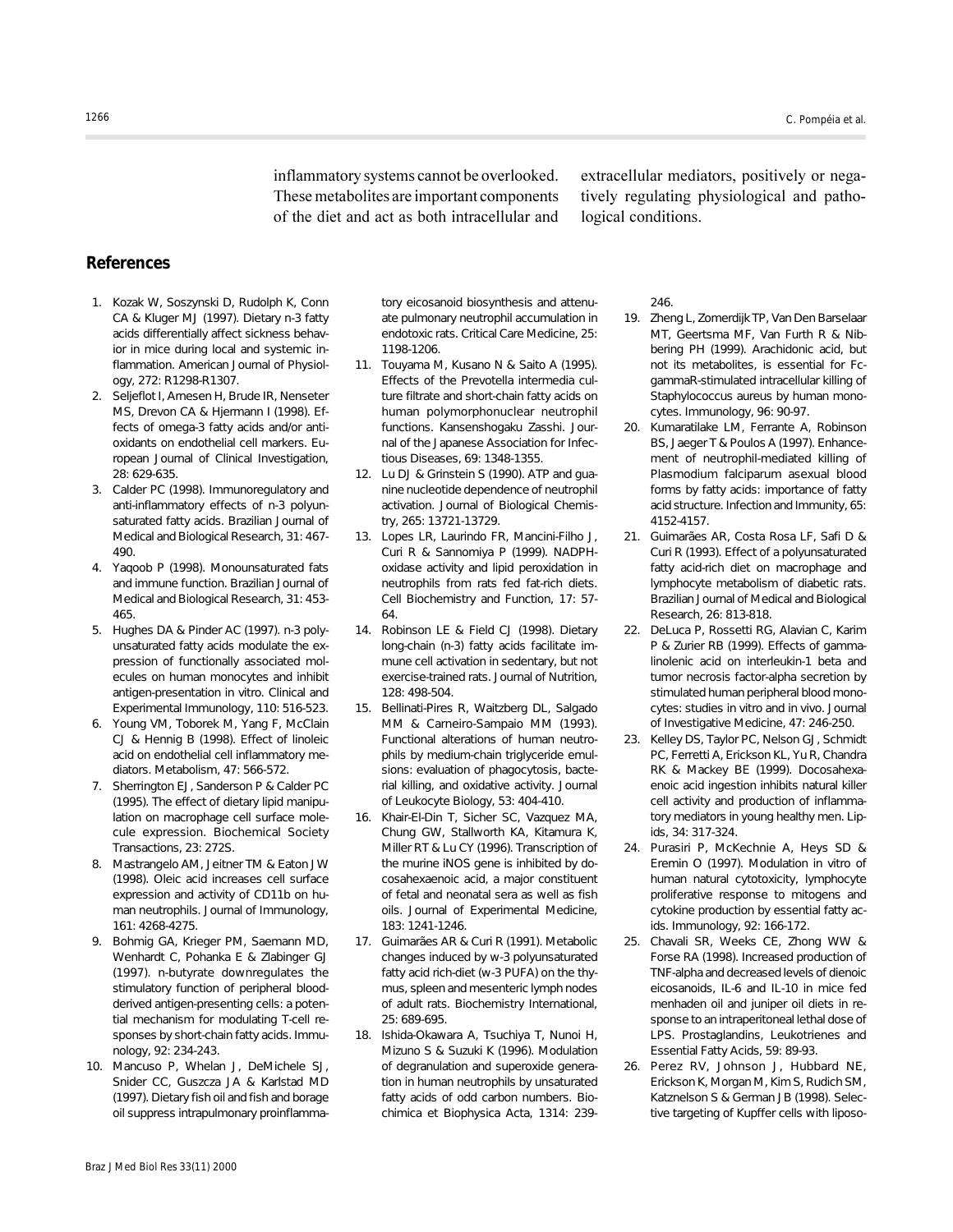mal butyrate augments portal venous transfusion-induced immunosuppression. *Transplantation*, 65: 1294-1298.

- 27. Hayashi N, Tashiro T, Yamamori H, Takagi K, Morishima Y, Otsubo Y, Sugiura T, Furukawa K, Nitta H, Nakajima N, Suzuki N & Ito I (1998). Effects of intravenous omega-3 and omega-6 fat emulsion on cytokine production and delayed type hypersensitivity in burned rats receiving total parenteral nutrition. *Journal of Parenteral and Enteral Nutrition*, 22: 363-367.
- 28. Khair-el-Din TA, Sicher SC, Vazquez MA, Wright WJ & Lu CY (1995). Docosahexaenoic acid, a major constituent of fetal serum and fish oil diets, inhibits IFN gamma-induced Ia-expression by murine macrophages *in vitro*. *Journal of Immunology*, 154: 1296-1306.
- 29. Oh-hashi K, Takahashi T, Watanabe S, Kobayashi T & Okuyama H (1997). Possible mechanisms for the differential effects of high linoleate safflower oil and high alpha-linolenate perilla oil diets on platelet-activating factor production by rat polymorphonuclear leukocytes. *Journal of Lipid Mediators and Cell Signalling*, 17: 207-220.
- 30. Ishihara K, Murata M, Kaneniwa M, Saito H, Shinohara K, Maeda-Yamamoto M, Kawasaki K & Ooizumi T (1998). Effect of tetracosahexaenoic acid on the content and release of histamine, and eicosanoid production in MC/9 mouse mast cell. *Lipids*, 33: 1107-1114.
- 31. Fernandes G, Bysani C, Venkatraman JT, Tomar V & Zhao W (1994). Increased TGFbeta and decreased oncogene expression by omega-3 fatty acids in the spleen delays onset of autoimmune disease in B/W mice. *Journal of Immunology*, 152: 5979- 5987.
- 32. Curi R, Bond JA, Calder PC & Newsholme EA (1993). Propionate regulates lymphocyte proliferation and metabolism. *General Pharmacology*, 24: 591-597.
- 33. Egami MI, Guimarães ARP, Nascimento Curi CM & Curi R (1993). Effect of fatty acid-rich diets on thymocyte proliferation and thymus involution during growing. *Physiology and Behavior*, 53: 531-534.
- 34. Spieker-Polet H & Polet H (1981). Requirement of a combination of a saturated and an unsaturated free fatty acid and fattyacid carrier protein for *in vitro* growth of lymphocytes. *Journal of Immunology*, 126: 949-954.
- 35. Anel JN, Gonzalez B, Torres JM, Mishal Z, Uriel J & Pineiro A (1990). Fatty acid metabolism in human lymphocytes. I. Timecourse changes in fatty acid composition

and membrane fluidity during blastic transformation of peripheral blood lymphocytes. *Biochimica et Biophysica Acta*, 1044: 323-331.

- 36. Karsten S, Schafer G & Schauder P (1994). Cytokine production and DNA synthesis by human peripheral lymphocytes in response to palmitic, stearic, oleic, and linoleic acid. *Journal of Cellular Physiology*, 161: 15-22.
- 37. Finstad HS, Myhrstad MC, Heimli H, Lomo J, Blomhoff HK, Kolset SO & Drevon CA (1998). Multiplication and death-type of leukemia cell lines exposed to very long-chain polyunsaturated fatty acids. *Leukemia*, 12: 921-929.
- 38. Koller M, Wachtler P, David A, Muhr G & Konig W (1997). Arachidonic acid induces DNA-fragmentation in human polymorphonuclear neutrophil granulocytes. *Inflammation*, 21: 463-474.
- 39. Dangond F & Gullans SR (1998). Differential expression of human histone deacetylase mRNAs in response to immune cell apoptosis induction by trichostatin A and butyrate. *Biochemical and Biophysical Research Communications*, 247: 833-837.
- 40. Vecchia MG, Carnelos-Filho M, Cavaglieri-Felipe CR, Curi R & Newsholme EA (1997). Acetate and propionate potentiate the anti-proliferative effect of butyrate on RBL-2H3 growth. *General Pharmacology*, 29: 725-728.
- 41. Miyasaka CK, Mendonça JR, Silva ZL, De-Souza JAA, Tavares-de-Lima W & Curi R (1999). Modulation of hypersensitivity reaction by lipids given orally. *General Pharmacology*, 32: 597-602.
- 42. Oh-hashi K, Watanabe S, Kobayashi T & Okuyama H (1997). Reevaluation of the effect of a high alpha-linolenate and a high linoleate diet on antigen-induced antibody and anaphylactic responses in mice. *Biological and Pharmaceutical Bulletin*, 20: 217-223.
- 43. Crevel RW, Friend JV, Goodwin BF & Parish WE (1992). High-fat diets and the immune response of C57Bl mice. *British Journal of Nutrition*, 67: 17-26.
- 44. Kawamoto T, Gohda E, Iji H, Fujiwara M & Yamamoto I (1998). SKW 6.4 cell differentiation induced by interleukin 6 is stimulated by butyrate. *Immunopharmacology*, 40: 119-130.
- 45. Khalfoun B, Thibault G, Bardos P & Lebranchu Y (1996). Docosahexaenoic and eicosapentaenoic acids inhibit *in vitro* human lymphocyte-endothelial cell adhesion. *Transplantation*, 62: 1649-1657.
- 46. Peck MD, Li Z, Han T, Wang W, Jy W, Ahn YS, Ziboh VA, Chu AJ & Bourguignon

LY (1996). Fatty acid unsaturation increases expression and capping of murine lymphocyte CD44 and CD45. *Nutrition*, 12: 616-622.

- 47. Pratt VC, Tappenden KA, McBurney MI & Field CJ (1996). Short-chain fatty acidsupplemented total parenteral nutrition improves nonspecific immunity after intestinal resection in rats. *Journal of Parenteral and Enteral Nutrition*, 20: 264-271.
- 48. Gogos CA, Ginopoulos P, Zoumbos NC, Apostolidou E & Kalfarentzos F (1995). The effect of dietary omega-3 polyunsaturated fatty acids on T-lymphocyte subsets of patients with solid tumors. *Cancer Detection and Prevention*, 19: 415-417.
- 49. Weller PF, Bozza PT, Yu W & Dvorak AM (1999). Harvard Thorndike cytoplasmic lipid bodies in eosinophils: central roles in eicosanoid generation. *International Archives of Allergy and Applied Immunology*, 118: 450-452.
- 50. Curi R, Newsholme P, Pithon-Curi TC, Pires-de-Melo M, Garcia C, Homem-de-Bittencourt Jr PI & Guimarães ARP (1999). Metabolic fate of glutamine in lymphocytes, macrophages and neutrophils. *Brazilian Journal of Medical and Biological Research*, 32: 15-21.
- 51. Schoonjans K, Watanabe M, Suzuki H, Mahfoudi A, Krey G, Wahli W, Grimaldi P, Staels B, Yamamoto T & Auwerx J (1995). Induction of the acyl-coenzyme A synthetase gene by fibrates and fatty acids is mediated by a peroxisome proliferator response element in the C promoter. *Journal of Biological Chemistry*, 270: 19269- 19276.
- 52. Costa-Rosa LFBP, Curi R, Bond JA, Newsholme P & Newsholme EA (1995). Propionate modifies lipid biosynthesis in rat peritoneal macrophages. *General Pharmacology*, 26: 411-416.
- 53. Arslan P, Corps AN, Hesketh TR, Metcalfe JC & Pozzan T (1984). cis-Unsaturated fatty acids uncouple mitochondria and stimulate glycolysis in intact lymphocytes. *Biochemical Journal*, 217: 419-425.
- 54. Carlsson C, Hakan-Borg LA & Welsh N (1999). Sodium palmitate induces partial mitochondrial uncoupling and reactive oxygen species in rat pancreatic islets *in vitro*. *Endocrinology*, 140: 3422-3428.
- 55. Cocco T, Di Paola M, Papa S & Lorusso M (1999). Arachidonic acid interaction with the mitochondrial electron transport chain promotes reactive oxygen species generation. *Free Radical Biology and Medicine*, 27: 51-59.
- 56. Korshunov SS, Korkina OV, Ruuge EK, Skulachev VP & Starkov AA (1998). Fatty

1267